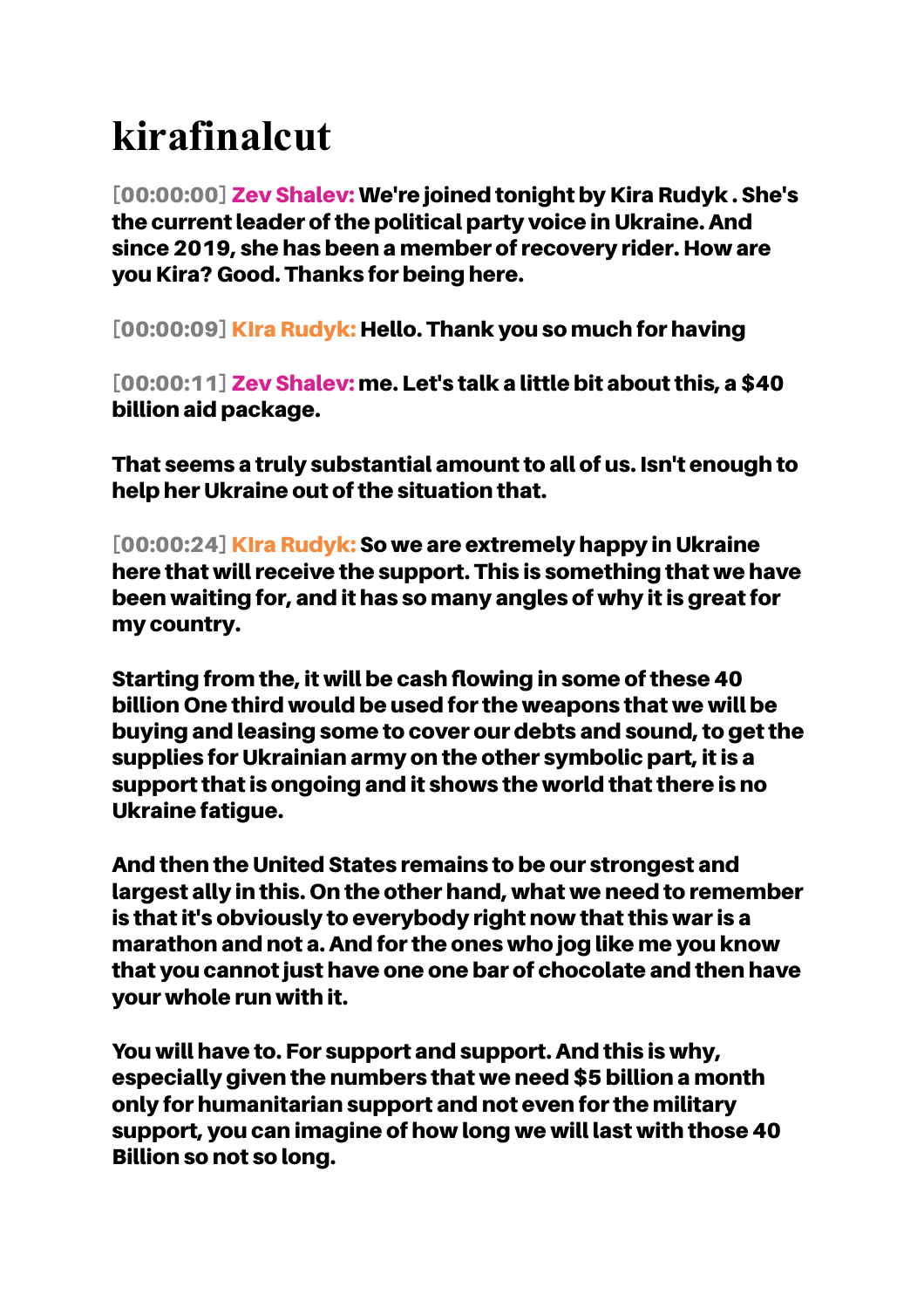[00:01:58] Zev Shalev: I am a sprinter. So I don't know that I have to eat as much chocolate bars to make my runs work, but it does seem like a lot of money.

When you factor in the \$5 billion, that's only going to last you half a year. What are you going to do beyond if it's what keeps going on? And it seems to now be settling into a sort of a protracted pattern is at some point there's just not enough money out there.

I strongly believe that. It's we are very grateful.

It should not be us UK, European taxpayers paying for Russian misdeeds in Ukraine. There is enough of frozen Russian assets in the world, so that if on frozen and given to Ukraine, we can actually make Russia pay for what they are committing right now. There are two directions of that. So first is that money of fresh and central bank.

So it's basically governmental money and it's around \$300 billion all over the. Which sounds nice, right? Yeah. So it sounds lovely. Sounds like then we'll have enough for everything, but the issue is that there are international laws that prevent countries from unfreezing, raw assets from civilian banks and giving them to whoever the.

So that will require a significant change in legislation though. I'm pushing forward with all my colleagues from different countries and the progress is there in some countries it's further in some countries, it moved slower, but I do believe that once the first country will name this decision, it will be house of cards and the rest will follow through.

And especially those countries that we like to call. Small, smaller countries. We money late, like Virgin and Billy's et cetera. So they usually wait until the big players make a decision and then say, yeah, we were always. So the second part of Russian money is actually private money that are under sanctions right now.

So when you hear the word sanctions and somebody was essentially basically means that they took the yachts, their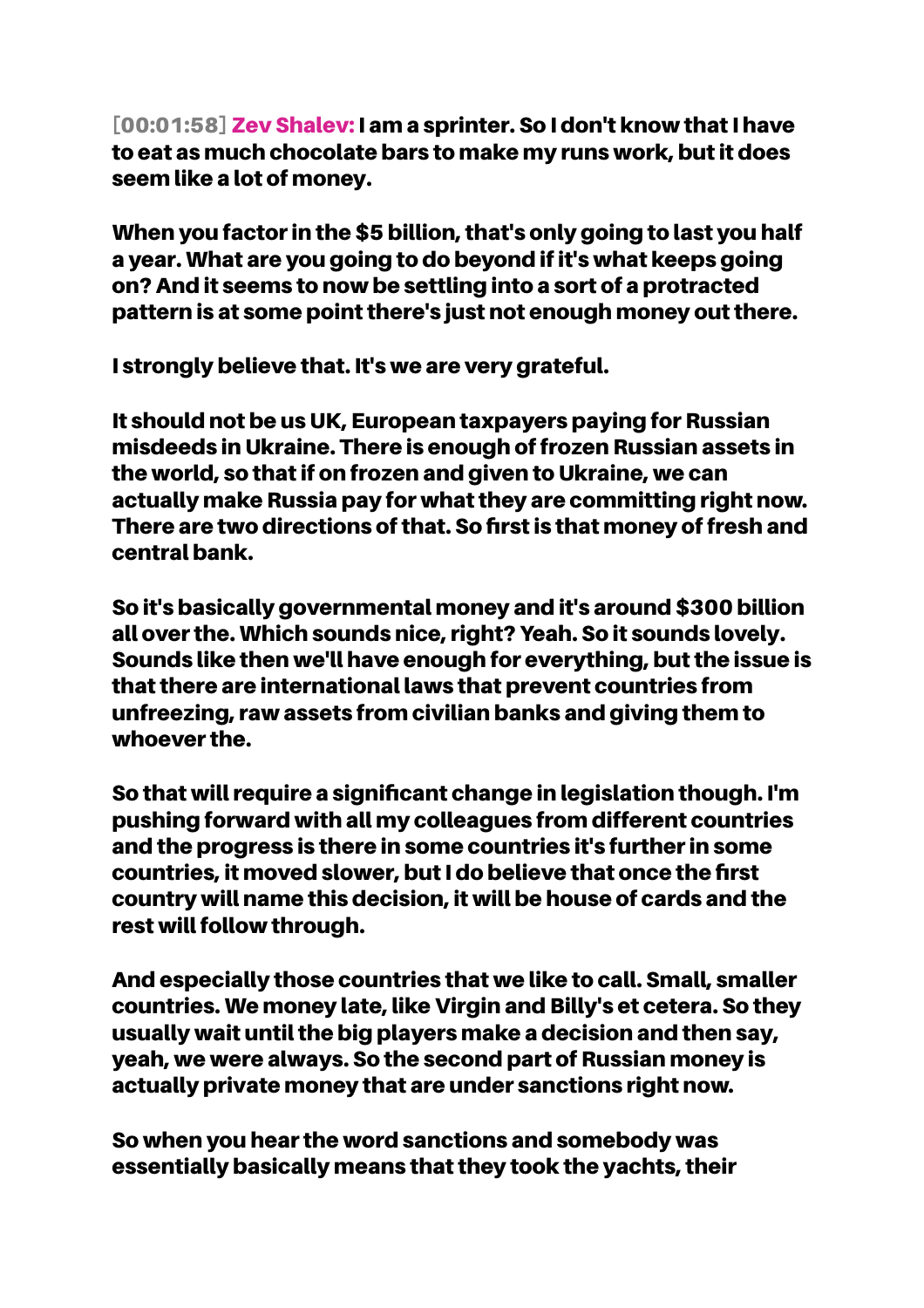helicopters, et cetera, and frozen it again, I do strongly believe that you need to sell them and then send money back and then it will be even more than 40 billion.

Absolutely. There's also, a big surplus in the Russian economy right now because of the price of oil going up.

We're seeing, billions of dollars in surplus now in foreign reserves. We should not expect it to really because of these sanctions because Putin is able to benefit from these increased oil prices because of his war. It seems to me that without an oil embargo, a real oil embargo is going to be very hard to get Russia, to stop financing this war.

[00:04:47] KIra Rudyk: Let's again, use logic. Did we ban Russian well in European union and the answer is no. Did we Russian? Yes. European union. And the answer is no. So what this means is that while we are talking every single day, European countries are paying Russia a billion dollars. Billion dollars. So when we are talking about, okay okay, let's send this tremendous aid to Ukraine.

It only covers same thing that European countries have been to Russia for. So that's why the sanctions are so important. And that's why you essentially are not implemented. Russia will continue benefiting from the war because its economy is built. If you were a gas station and very aggressive gas station that is benefiting from the gas prices.

And even if they will be critically low, rateable still find markets. And it will still continue selling it. So this why it needs to be M mutual effort from countries that will stop buying Russian gass in a while, but from the international community with world leaders, pushing other countries, not to start buying Russian gas and oil.

So basically really close the markets. And I see So the sanctions six package of sanctions was oil. They would only start in six months. This United effort would start to probably in a year. So when you're asking me when the war would end, I can just throw this ball at you.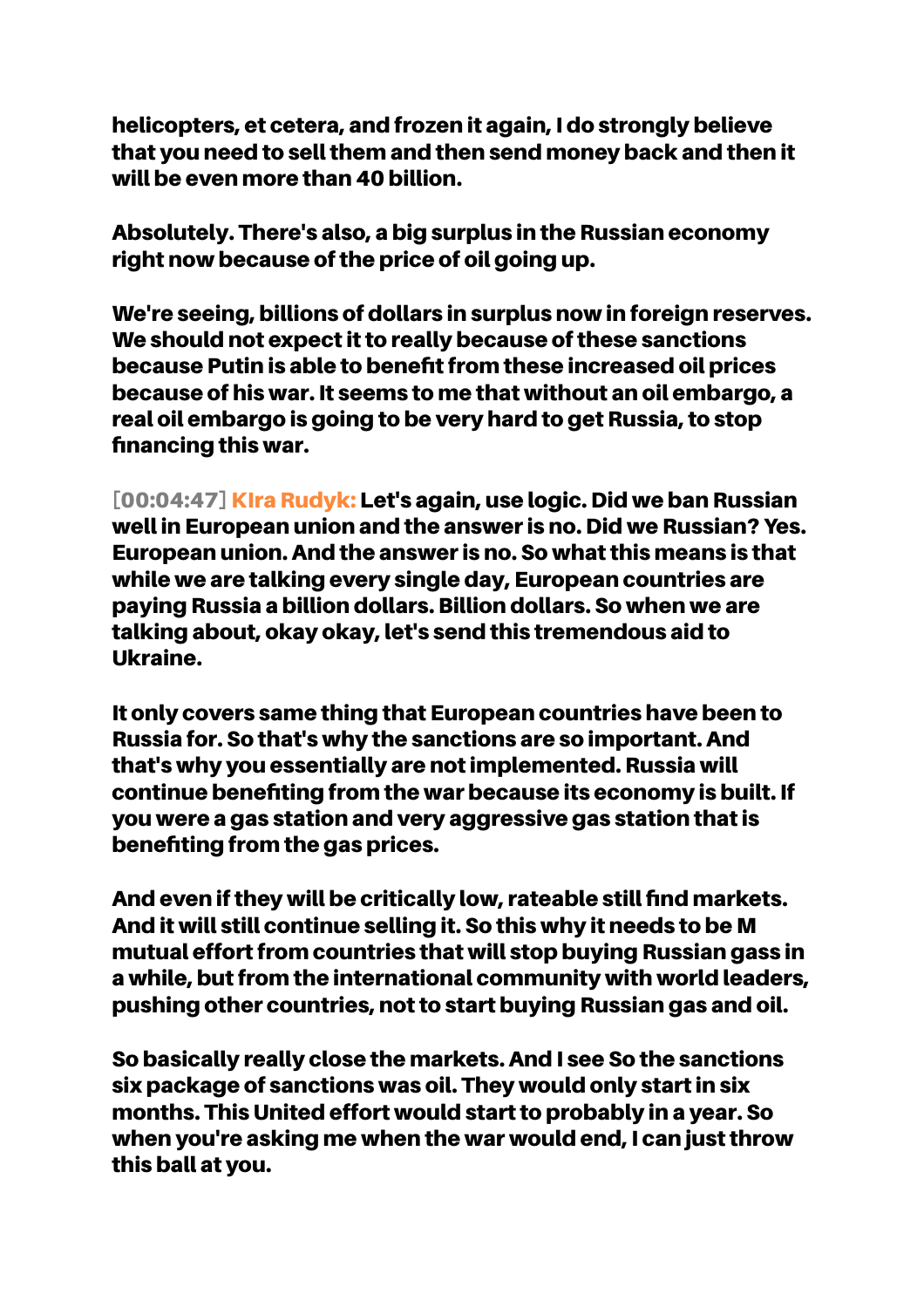[00:06:31] Zev Shalev: it, this is true. That will take us six months to a year to get to all these sanctions in place for the oil embargo.

And if that's the case, then there's no real reason for Putin to stop fighting. That's why he might keep the war even smoldering for a while. Why not? For him, there's no downside. Oh,

[00:06:47] KIra Rudyk: so his future is right now assured with the finance much better than any of both.

[00:06:54] Zev Shalev: It certainly seems like that's something that a Washington needs to pay a lot of attention to and the world.

Certainly Washington's been leading this effort, but it's time maybe for a lot more pressure on other countries that have not started the oil embargo to, to implement it. At the end of the day, that's the only way this war is really going to wind down. It seems to me let's talk a little bit about what's going on in Maria Paul, because there has been an evacuation of at least a 950, I believe.

Soldiers from the from the steel factory over there. Are there still any people left inside that.

[00:07:28] KIra Rudyk: Yes, there are warriors that are not has not been wounded. They are still left there and they continue fighting. They will plan to defend the other stout to the end. That was their statement.

[00:07:42] Zev Shalev: Unbelievable...it really is.

[00:07:47] KIra Rudyk: This is why they said, we know it's a suicide mission, but we are ready to to a suicide mission.. So right now, we we actually concentrated on making sure that the vacated people are being treated fairly and well, and that freshmans keep their word on allowing and getting people the medical aid they needed.

From what we hear from the volunteers of United nations and directly. The state of many of the wrong people is critical. And and they are trying just to save their lives.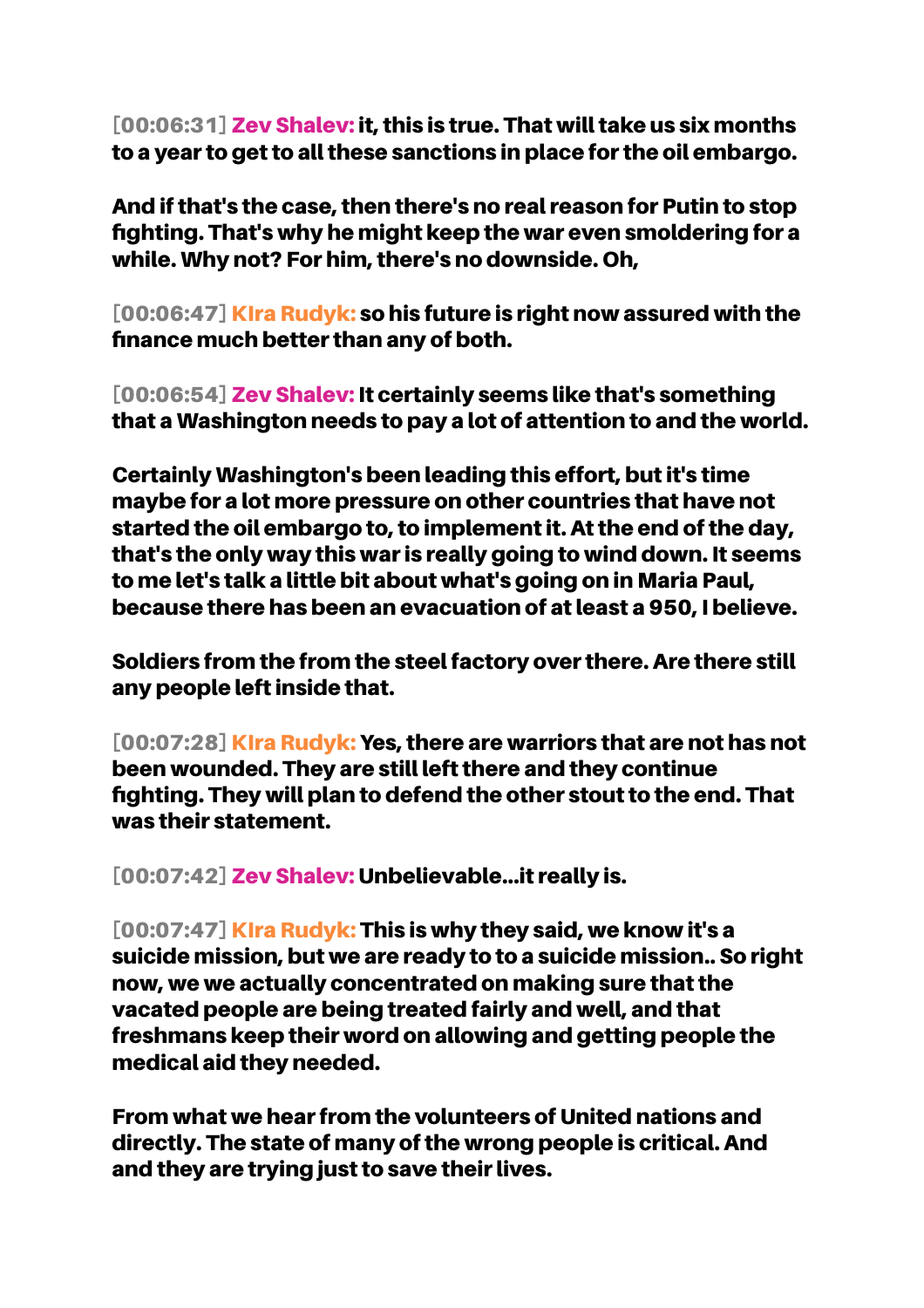[00:08:26] Zev Shalev: What about the soldiers that have been taken to Russia? The ones that now we hear Putin is suggesting may go on trial.

Is there any more word and whether that will happen and whether they will declare the, as of brigade a, a terrorist organization.

[00:08:43] KIra Rudyk: That was anticipated move. From the very beginning, they did really hope that it wouldn't happen for some time. However, right now we, what we see is that Russia will move forward with with the not treating them as a style advocated people the way that they.

We had the United nations and red cross as the guarantors of the security of this operation. So I would like to be very careful with with the statements here, just in terms of that, let them do their job. So the idea is that they remain in this. For some time with it, but the potential to be advocated somewhere to the third countries, but these negotiations are still in place.

## So

[00:09:37] Zev Shalev: It sounds like that's very important that gets resolved. And w we won't go too much deeper into that because of those negotiations and those the work that needs to be done there. Let me turn them a little bit to the refugee crisis. It's still 6 million is the number of we're seeing a net, a fledged Ukraine, and relate today.

We heard there were 50,000 arriving in the United. When you look at the scale of that, you've got 6 million refugees and you've got 50,000 arriving in the United Kingdom. Again, it just seems like a drop in the bucket. What more can the world be doing to help the refugees settled down in, in countries other than Poland, which is waste, which seems to be having the brunt of the issue.

[00:10:17] KIra Rudyk: Obviously that the workforce is looking for. And this is the main thing to keep in mind. And this is why some people, they don't want to move from Poland because they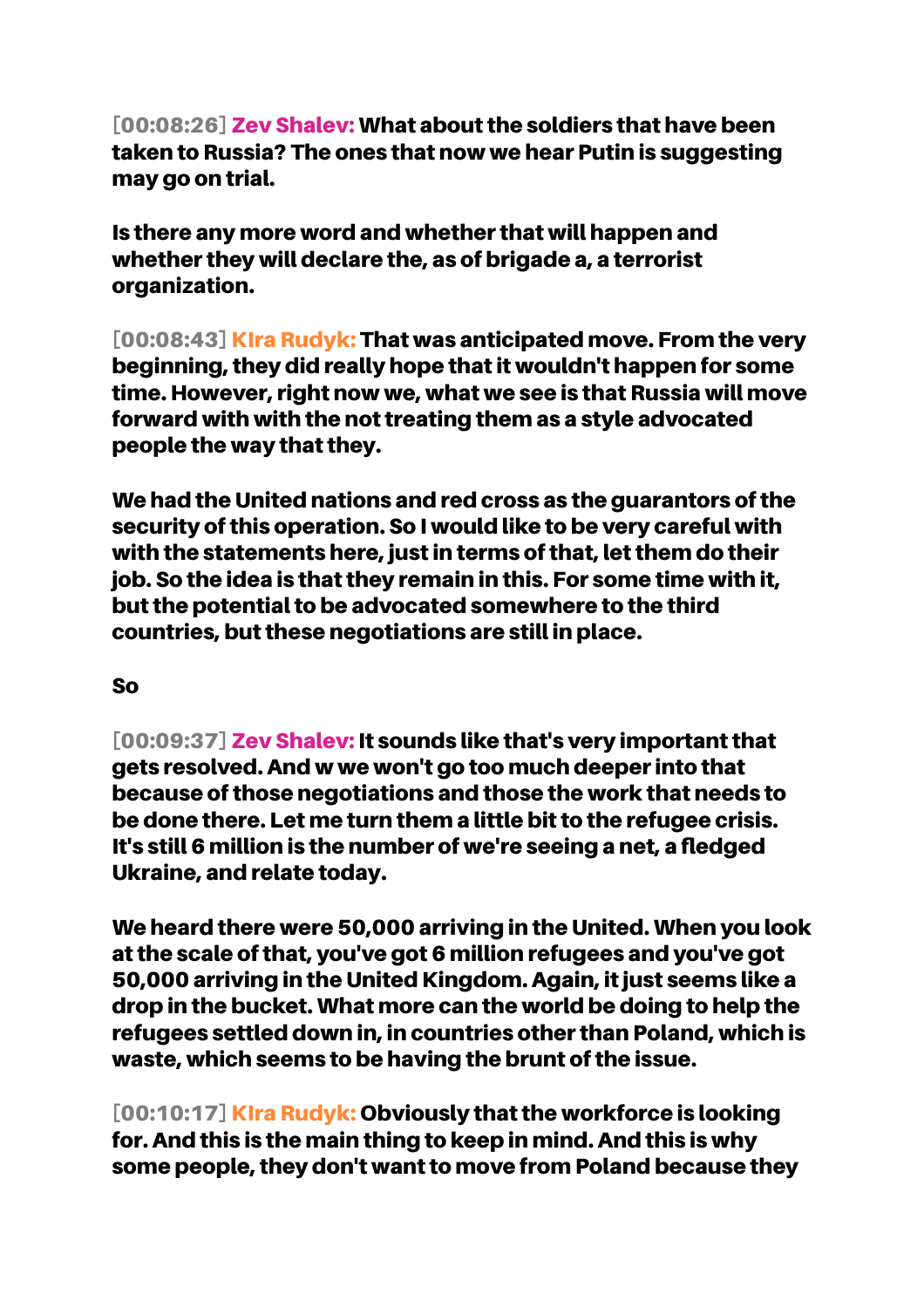still hope that they will return to Ukraine like in a month or so we understand the situation is much more comfortable.

And that it probably wouldn't happen in a month or so. Is there ability for people to start the new life in the peaceful countries, which would include first documentary support, but also the ability to to have social protection and like a place to leave their children with. So just before talking to you, I was talking to my friend.

Who is a refugee was her small daughter, six months, years old. She's in France right now, but she cannot find any work. She she's trying to do some translations, but she doesn't have a possibility to live her daughter with anybody. And she's just exceeding thankful to people who took her under.

So because most of the refugees are women with children, because these are where the flat, the first right now it is incredibly important and critical to give this infrastructure for children to be taken care of. So then mothers can settle that.

[00:11:43] Zev Shalev: Think about the children's so much, I suffer from PTSD and I know a lot of these children are gonna grow up with symptoms of PTSD, no doubt.

And that is a very difficult thing for them to grow up with. You see them so bravely, holding back tears and living their normal lives. But of course, underneath that, there's always some sort of trauma that's being developed in a lot of these cases. What can be done even at this stage to help those children dealing with PTSD so it doesn't build up and build up over a lifetime, which is what happens with post-traumatic stress disorder and, and can become quite difficult to live with over a period of time. So what can be done for those kids today to make sure that they don't have to deal with the consequences for decades.

[00:12:29] KIra Rudyk: First of all, that was like probably the most terrifying thing that I was thinking of when the war started, when we had children that we had to tell them that it's all a game and pretend to play different games. One when the bombarding was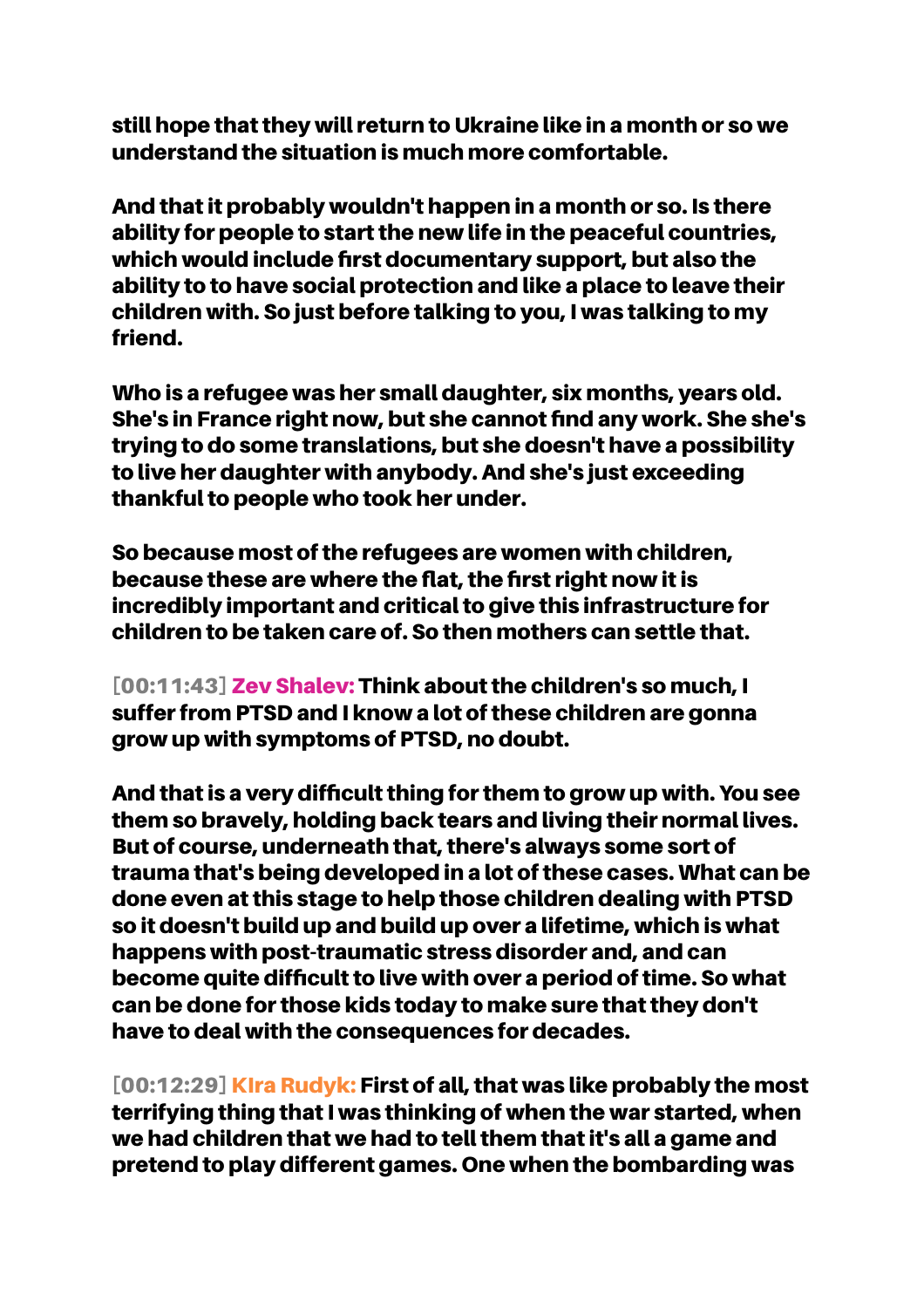all over the place we have had this game of turtle when we told the children to go on the ground and open their mouth and cover their ears.

So they wouldn't suffer all of the shockwave if something and that we were telling them we are just playing turtles, et cetera, et cetera. But obviously they do understand everything and they face the atrocities of war in, in different stages of their life. Like the teenagers who have seen dead bodies, that they were never supposed to see at this fragile age or 12 nurse who were sent without their parents only total told them their blood type that they, they were actually given to social workers.

So they helped should be there for. I'm making sure that there is a peace. And if the were in the brain continues for so long people, children need to be staying where they can feel safe. The safety is a top priority. The first and foremost important thing they're saying you are safe.

You're here. You can, you may not stop being afraid anymore. The second is obviously psychological health and support and integration into the society because. Because I agree with you that it's very important to, to receive the support. So it wouldn't be bundling up. I also believe that once you have like your emotions in you new things to do and post lots of positive things in your life, it's getting easier to go through the trauma that you suffered because it's I have a friend in Turkey and she is manufacturing women's luxury. So she sent me two boxes of that to give to the victims of sexual assaults here in Ukraine. And she told me, I said are you sure it's appropriate? She said, look, just give it to them and tell them that there would be love.

There would be like, It may not happen right away, but at some point it will change and there will be a day when you don't feel pain anymore. And I believe it, children, it's the same thing that, that you need to show them that the future doesn't have to be the same as the present.

[00:15:09] Zev Shalev: The human body is so remarkable that it's able to suppress all these things and carry on.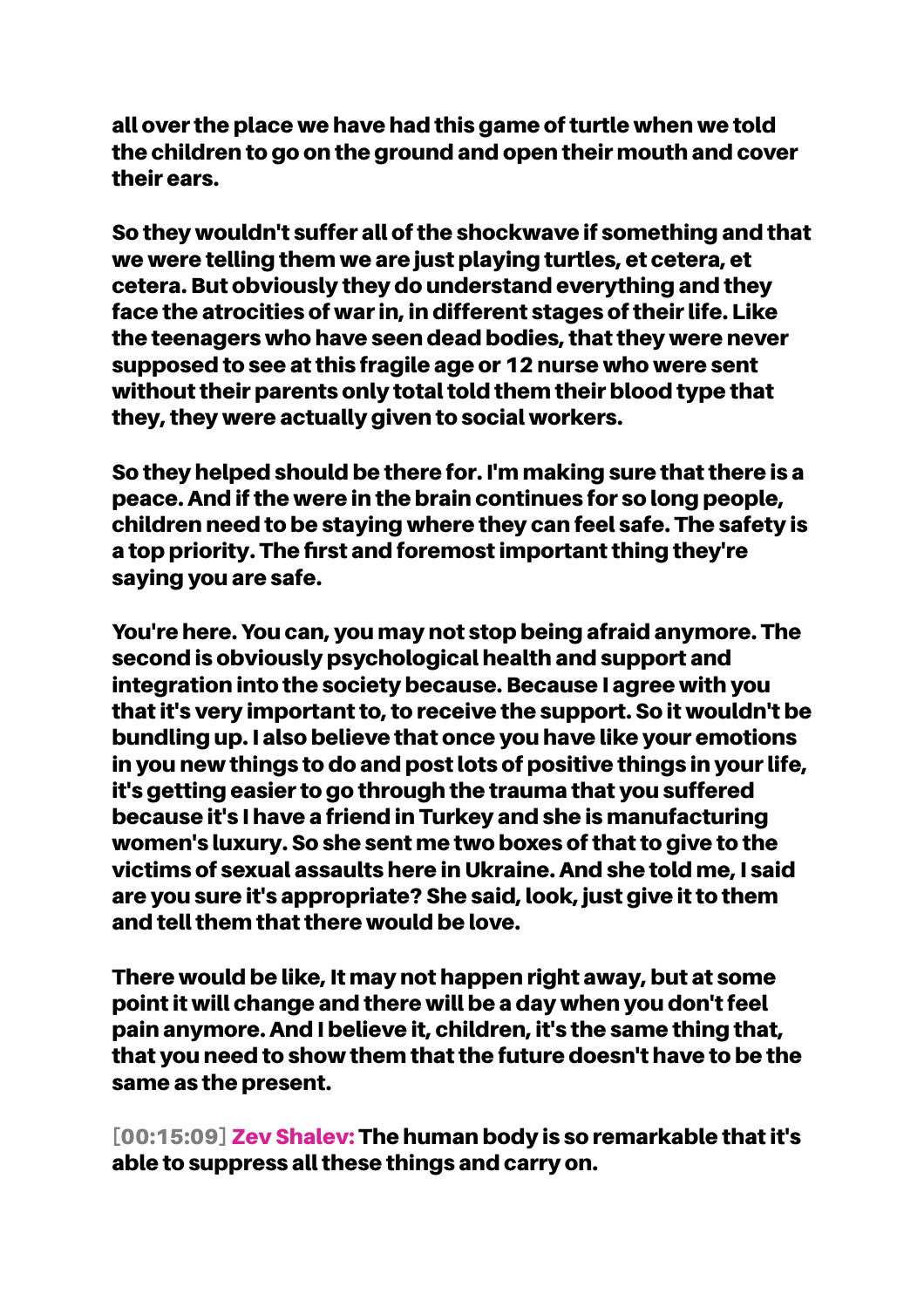That's part of the way we see. A lot of these traumatic events and and a lot of the time that's what causes them to bubble up. So many years later is the suppression. So the processing of these traumas early on is so critical in a psychological setting. And it seems like that's obviously a priority, but it can be as much of a priority as just their safety right now.

And it's certainly one of the things that I think the world and especially the United States can think about leaning into and seeing how they can. Support some of these kids, so they don't have it a lifetime. And these women, as you point out a lifetime of trauma, that's unnecessary and can be dealt with at an early stage.

We are all so amazed at the courage of Ukrainians and you've probably heard this often and the tenacity of Ukrainians and their ability to continue to fight in the face of so much. And yet these images that we're getting out of Kharkiv now and out of these other parts of Ukraine that are so devastating and so cruel how do you continue?

How do you continue in the face of all of that? It might in some way be an inspiration and motivation, but in other ways, it's, it must be so difficult.

I wouldn't lie to you, there are days when you like waking up and we just literally pulling yourself out of the bed. There are some days, and probably the hardest ones were after the adrenaline of the beginning of the war.

It passed. And then just asking yourself now, what now, what? So we have this, they have this point on like that we need to win the war and then we will figure out, but this is one of the Putin strategy to make sure that it is. It is a long-term and exhausting war where people become de-motivated same way as they become poor and same way that you know, the attention from the whole world winds down.

And this is my biggest fear, honestly. First of all, we all have relatives and loved ones who are fighting in the front. So you're